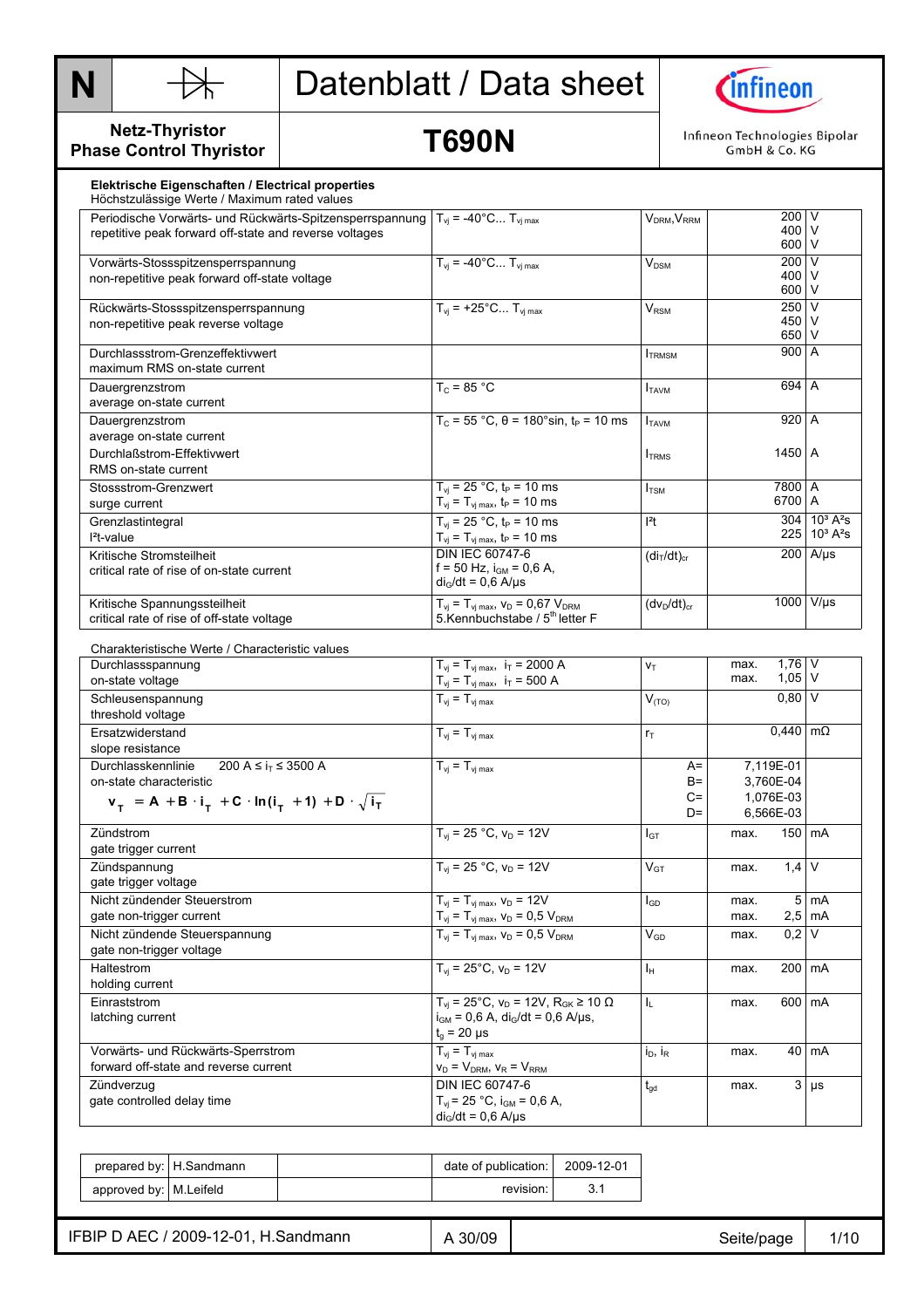



**Netz-Thyristor Phase Control Thyristor** 

### **T690N**

Infineon Technologies Bipolar GmbH & Co. KG

#### **Elektrische Eigenschaften / Electrical properties**  Charakteristische Werte / Characteristic values

| Freiwerdezeit                    | $T_{vi} = T_{vi \, max}$ , $i_{TM} = I_{TAVM}$                                | typ. | 200<br>μs |
|----------------------------------|-------------------------------------------------------------------------------|------|-----------|
| circuit commutated turn-off time | $v_{\text{RM}}$ = 100 V, $v_{\text{DM}}$ = 0.67 $V_{\text{DRM}}$              |      |           |
|                                  | $dv_D/dt = 20 \text{ V/}\mu\text{s}$ , -di $_U/dt = 10 \text{ A/}\mu\text{s}$ |      |           |
|                                  | 4. Kennbuchstabe / $4th$ letter O                                             |      |           |

| Thermische Eigenschaften / Thermal properties                          |                                                                                                                                                                                                                                      |                     |                                              |                                                                         |                                                 |
|------------------------------------------------------------------------|--------------------------------------------------------------------------------------------------------------------------------------------------------------------------------------------------------------------------------------|---------------------|----------------------------------------------|-------------------------------------------------------------------------|-------------------------------------------------|
| Innerer Wärmewiderstand<br>thermal resistance, junction to case        | Kühlfläche / cooling surface<br>beidseitig / two-sided, $\theta$ = 180°sin<br>beidseitig / two-sided, DC<br>Anode / anode, $\theta$ = 180°sin<br>Anode / anode, DC<br>Kathode / cathode, $\theta$ = 180°sin<br>Kathode / cathode, DC | $R_{thJC}$          | max.<br>max.<br>max.<br>max.<br>max.<br>max. | 0,051<br>0,046<br>0,084<br>$0.079$ $°C/W$<br>$0,114$ °C/W<br>0,109 °C/W | $\degree$ C/W<br>$\degree$ C/W<br>$\degree$ C/W |
| Übergangs-Wärmewiderstand<br>thermal resistance, case to heatsink      | Kühlfläche / cooling surface<br>beidseitig / two-sides<br>einseitig / single-sides                                                                                                                                                   | $R_{thCH}$          | max.<br>max.                                 | $0.015$ °C/W<br>$0.030$ $^{\circ}$ C/W                                  |                                                 |
| Höchstzulässige Sperrschichttemperatur<br>maximum junction temperature |                                                                                                                                                                                                                                      | $T_{\text{vi max}}$ |                                              | 140 l                                                                   | $^{\circ}$ C                                    |
| Betriebstemperatur<br>operating temperature                            |                                                                                                                                                                                                                                      | $T_{cop}$           |                                              | $-40+140$                                                               | °C                                              |
| Lagertemperatur<br>storage temperature                                 |                                                                                                                                                                                                                                      | $T_{\text{stg}}$    |                                              | $-40+150$ $\degree$ C                                                   |                                                 |

#### **Mechanische Eigenschaften / Mechanical properties**  Gehäuse, siehe Anlage case, see annex Seite 3 page 3 Si-Element mit Druckkontakt Si-pellet with pressure contact Anpresskraft clamping force F 4...8 kN **Steueranschlüsse** control terminals Gate (flat) Gate (round, based on AMP 60598) Kathode / cathode A 2,8x0,5 Ø 1,5  $\frac{A\,4,8x0,5}{70}$ mm mm mm Gewicht weight G typ. 70 g Kriechstrecke creepage distance 6 mm **Schwingfestigkeit** vibration resistance  $f = 50$  Hz  $f = 50$  m/s<sup>2</sup>

| 2009-12-01<br>∵ AEC ر<br>IFBIP<br>H.Sandmann | 30/09 | Seite/page<br>ັ | 2/10 |
|----------------------------------------------|-------|-----------------|------|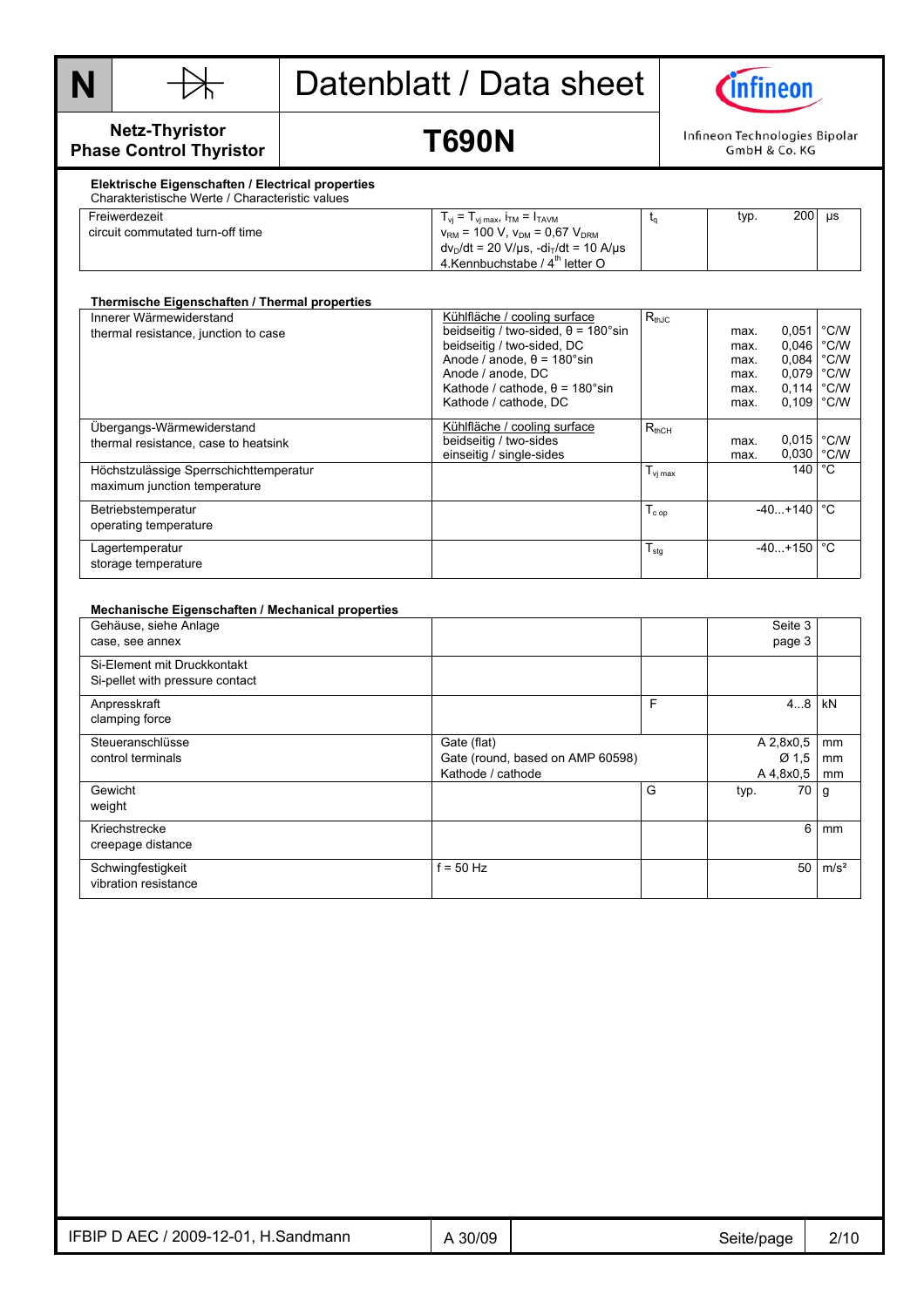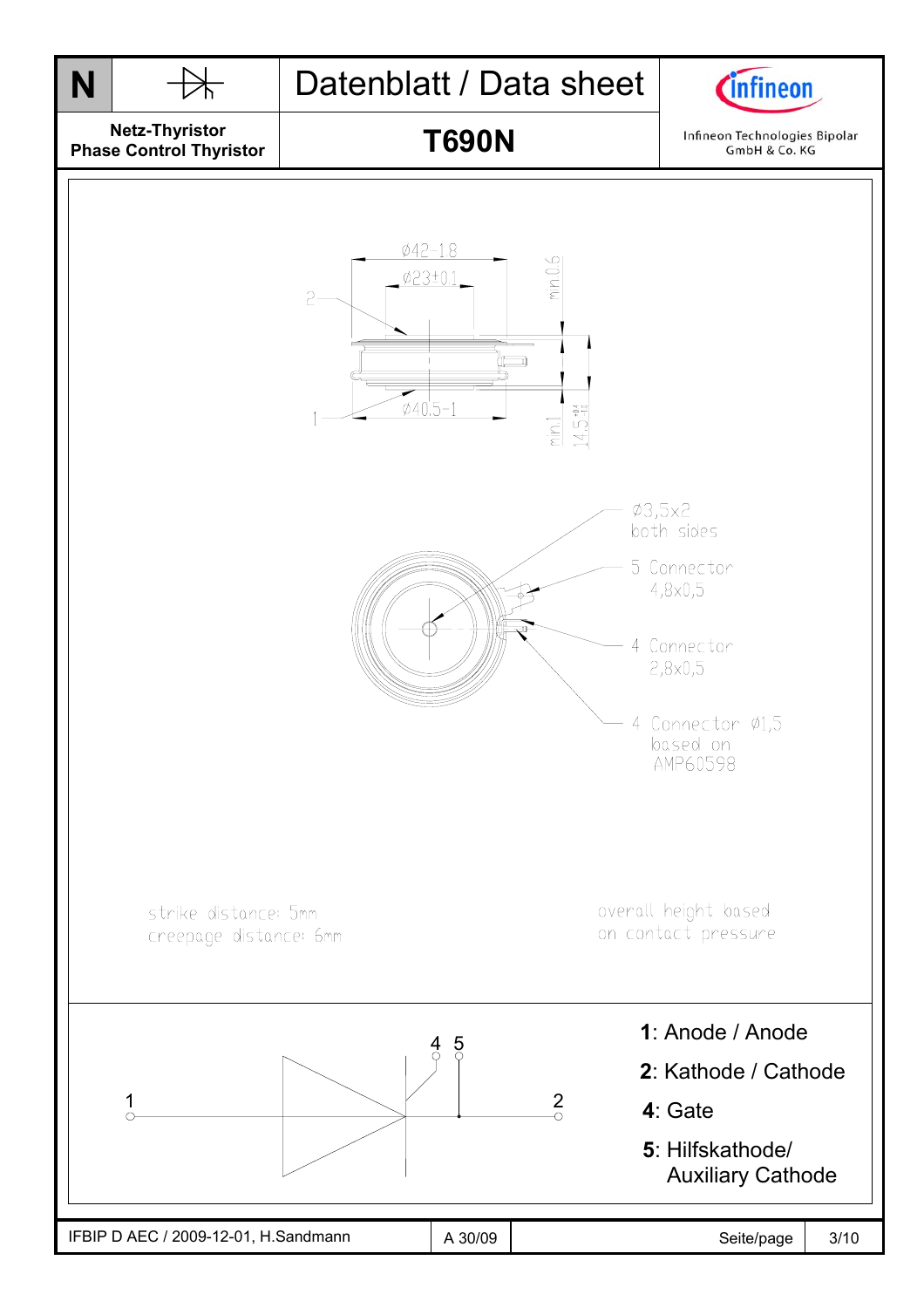



**Netz-Thyristor Phase Control Thyristor** 

| Analytische Elemente des transienten Wärmewiderstandes Z thuc für DC<br>Analytical elements of transient thermal impedance $Z_{thJC}$ for DC |                         |         |                |         |        |        |       |   |
|----------------------------------------------------------------------------------------------------------------------------------------------|-------------------------|---------|----------------|---------|--------|--------|-------|---|
| Kühlung /<br>Cooling                                                                                                                         | Pos. n                  |         | $\overline{2}$ | 3       | 4      | 5      | 6     | 7 |
| beidseitig<br>two-sided                                                                                                                      | $R_{\text{thn}}$ [°C/W] | 0,00024 | 0,00459        | 0,00647 | 0.0185 | 0,0162 |       |   |
|                                                                                                                                              | $\tau_{n}$ [s]          | 0,00013 | 0,00156        | 0,01010 | 0,0836 | 0,4750 |       |   |
| anodenseitig<br>anode-sided                                                                                                                  | $R_{\text{thn}}$ [°C/W] | 0,00024 | 0,00459        | 0,00647 | 0,0185 | 0,0162 | 0,033 |   |
|                                                                                                                                              | $\tau_{n}$ [s]          | 0,00013 | 0,00156        | 0,01010 | 0,0836 | 0,5350 | 2,830 |   |
| kathodenseitig<br>cathode-sided                                                                                                              | $R_{\text{thn}}$ [°C/W] | 0,00024 | 0,00459        | 0,00647 | 0,0185 | 0,0162 | 0,063 |   |
|                                                                                                                                              | $\tau_{n}$ [s]          | 0,00013 | 0.00156        | 0,01010 | 0,0836 | 0,7750 | 2,930 |   |

n<sub>max</sub>

n=1 thJC  $=$   $\sum$   $R_{\text{thin}}$  | 1  $-$  e  $^{-}$   $\frac{1}{2}$  $Z_{thJC} = \sum_{\text{thn}} R_{\text{thn}} \left[ 1 - e^{-\frac{t}{\tau_c}} \right]$ 

Analytische Funktion / Analytical function:  $Z_{thJC} = \sum_{n=1}^{\infty} R_{thn} \left| 1 - e^{-\frac{1}{\zeta}} \right|$ 



**Transienter innerer Wärmewiderstand für DC / Transient thermal impedance for DC**   $Z_{thJC} = f(t)$ 

a - Anodenseitige Kühlung / Anode-sided cooling

b - Beidseitige Kühlung / Two-sided cooling c - Kathodenseitige Kühlung / Cathode-sided cooling

IFBIP D AEC / 2009-12-01, H.Sandmann  $AB = 0$  A 30/09  $AB = 0$  A 30/09  $AB = 0$  Seite/page  $AB = 4/10$ 

**T690N** 

Infineon Technologies Bipolar GmbH & Co. KG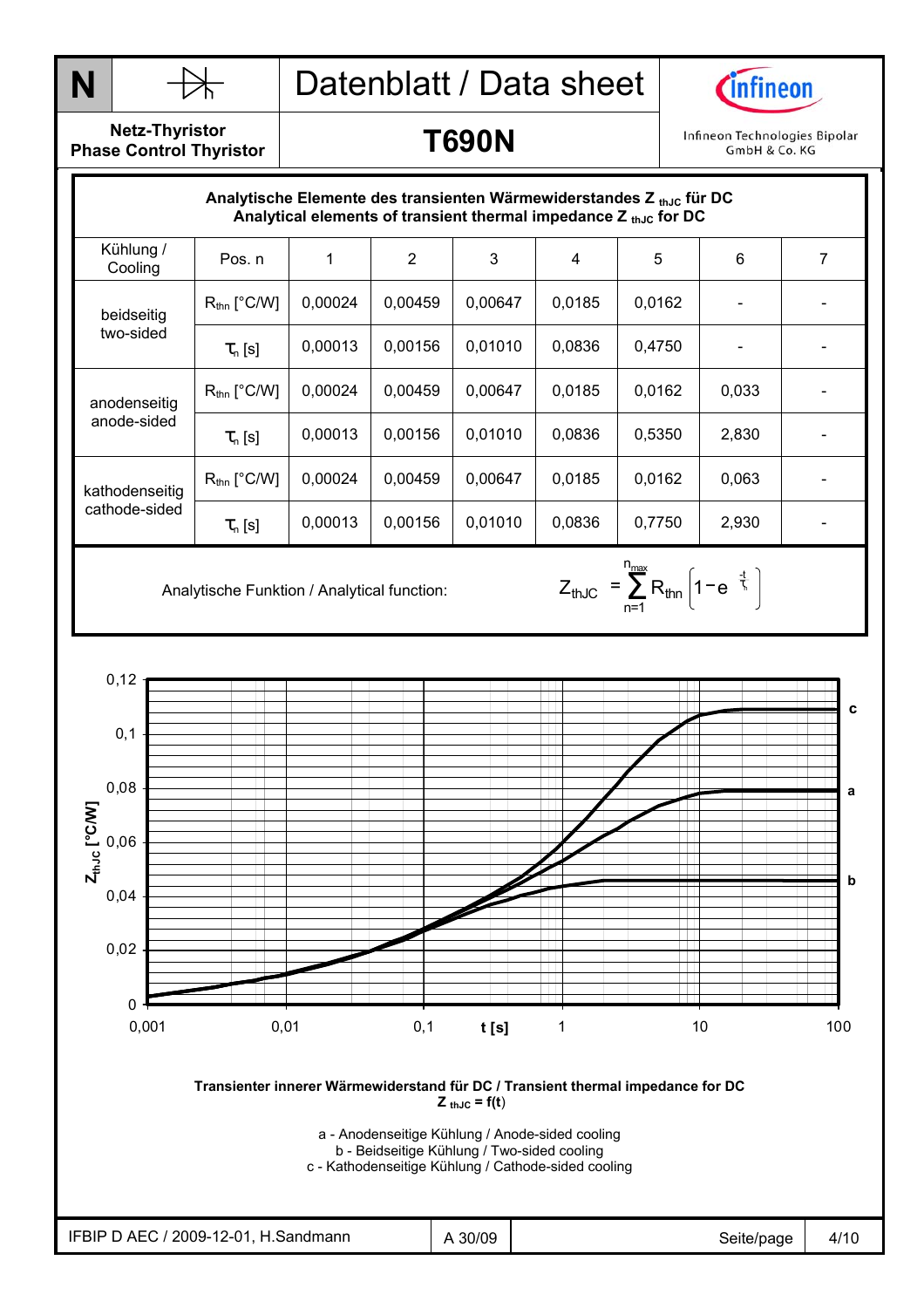



**Netz-Thyristor Phase Control Thyristor** 

#### **T690N**

Infineon Technologies Bipolar GmbH & Co. KG

#### Durchlasskennlinie  **∆Zth Θ rec / ∆Zth Θ sin** Erhöhung des Z<sub>th DC</sub> bei Sinus und Rechteckströmen mit unterschiedlichen Stromflusswinkeln Θ Rise of Z<sub>th DC</sub> for sinewave and rectangular current with different current conduction angles Θ

| Kühlung / Cooling               |                                                           | $\Theta$ = 180 $^{\circ}$ | $\Theta$ = 120 $^{\circ}$                                                             | $\Theta = 90^\circ$ | $\Theta$ = 60 $^{\circ}$ | $\Theta = 30^\circ$ |
|---------------------------------|-----------------------------------------------------------|---------------------------|---------------------------------------------------------------------------------------|---------------------|--------------------------|---------------------|
| beidseitig<br>two-sided         | $\Delta Z_{\text{th}}$ $_{\odot}$ rec<br>$[^{\circ}$ C/W] | 0,00906                   | 0,01560                                                                               | 0,02095             | 0,02929                  | 0,04385             |
|                                 | $\Delta Z_{\text{th}}$ $_{\odot}$ sin<br>$\lceil$ °C/W]   | 0,00498                   | 0,00779                                                                               | 0,01190             | 0,01937                  | 0,03446             |
| anodenseitig<br>anode-sided     | $\Delta Z_{\text{th}}$ $_{\odot}$ rec<br>$\lceil$ °C/W]   | 0,00909                   | 0,01562                                                                               | 0,02101             | 0,02935                  | 0,04393             |
|                                 | $\Delta Z_{th\;\Theta\;\sin}$<br>$[^{\circ}$ C/W]         | 0,00502                   | 0,00783                                                                               | 0,01195             | 0,01942                  | 0,03454             |
| kathodenseitig<br>cathode-sided | $\Delta Z_{\text{th}}$ $_{\odot}$ rec<br>$[^{\circ}$ C/W] | 0,00910                   | 0,01560                                                                               | 0,02101             | 0,02936                  | 0,04394             |
|                                 | $\Delta Z_{th\,\Theta\,\sin}$<br>[°C/W]                   | 0,00503                   | 0,00783                                                                               | 0,01195             | 0,01942                  | 0,03455             |
|                                 |                                                           |                           | $Z_{\text{th}}$ $\odot$ rec = $Z_{\text{th}}$ DC + $\Delta Z_{\text{th}}$ $\odot$ rec |                     |                          |                     |

 $Z_{\text{th}} \odot \text{sin} = Z_{\text{th}} \odot c + \Delta Z_{\text{th}} \odot \text{sin}$ 

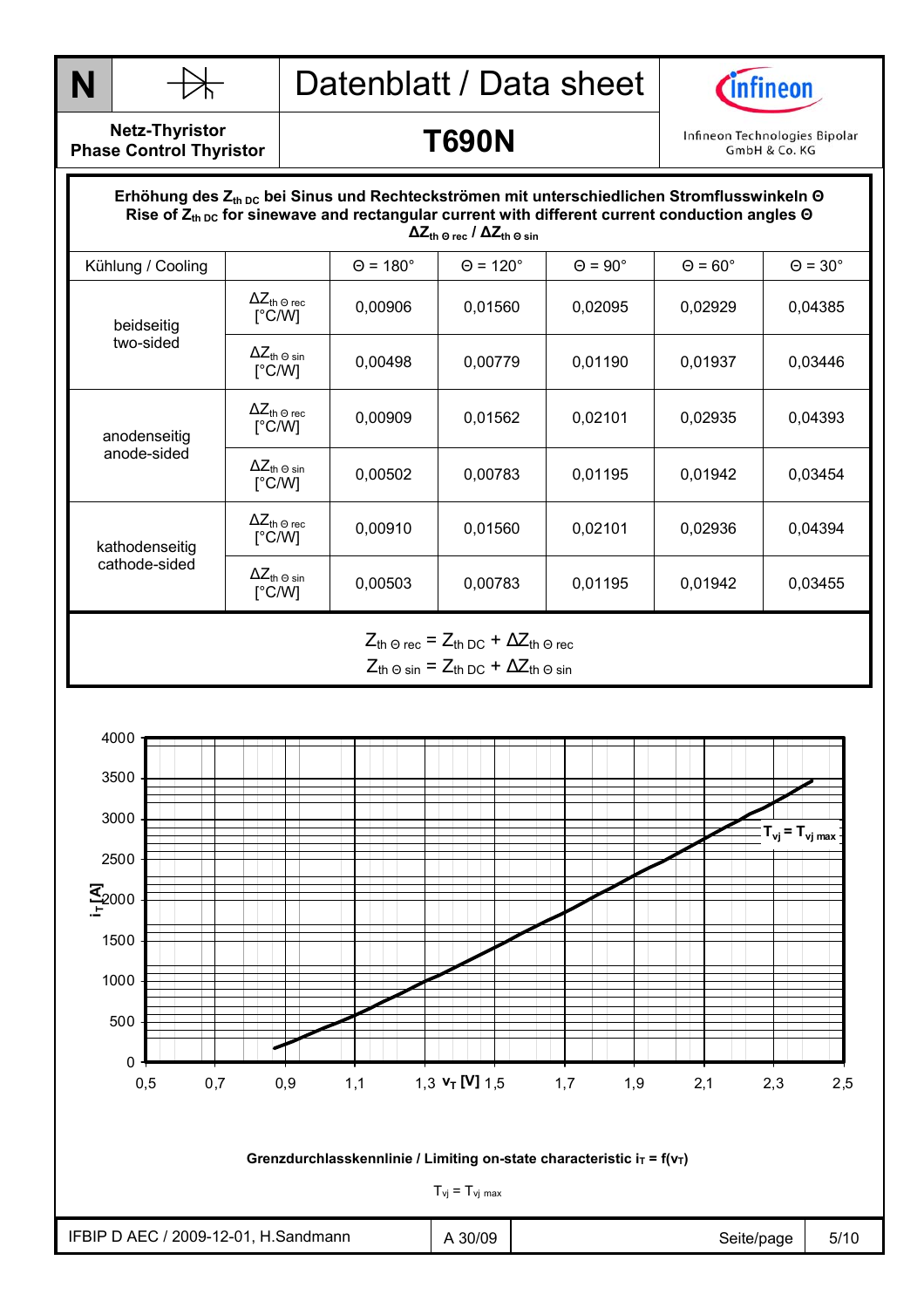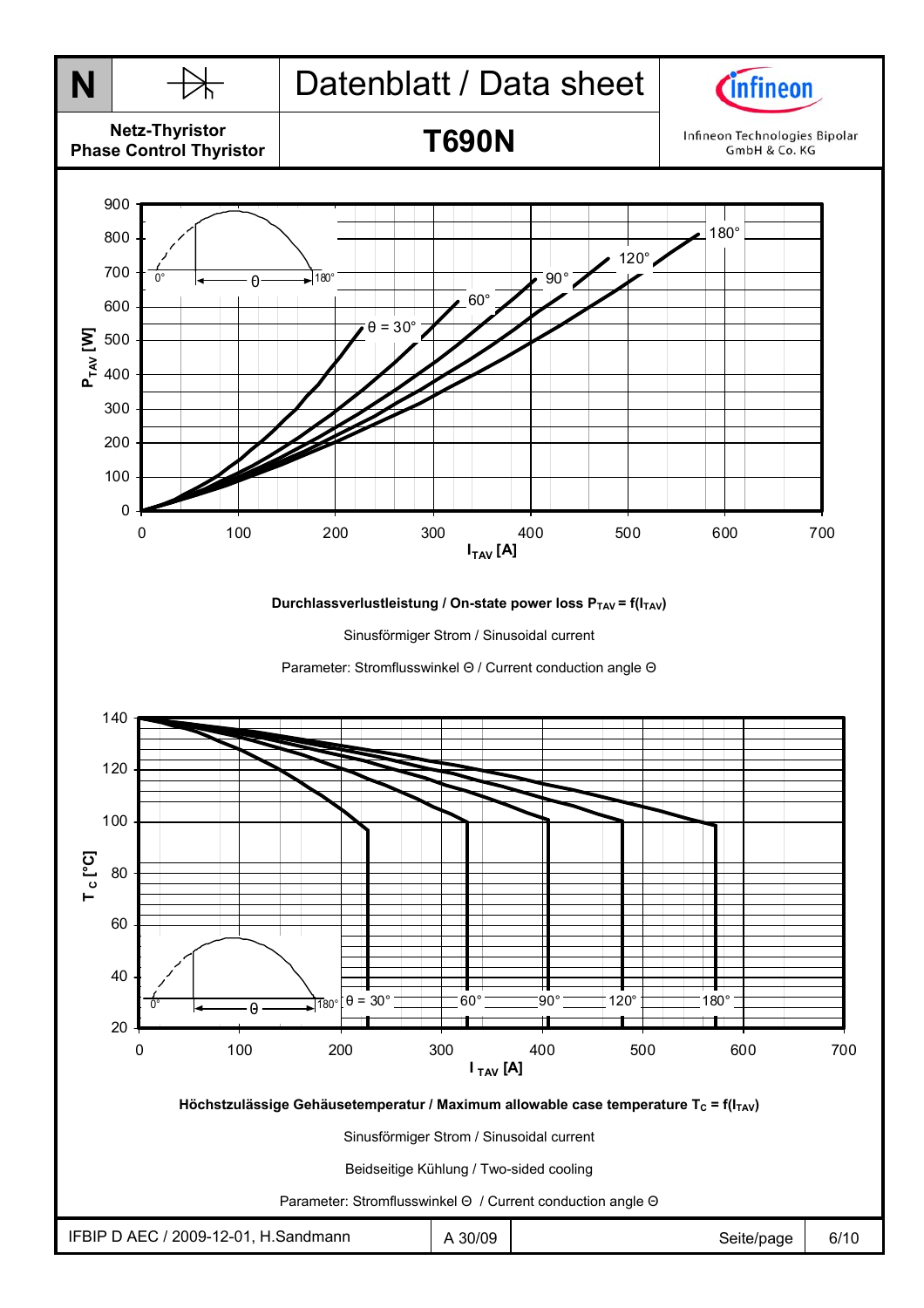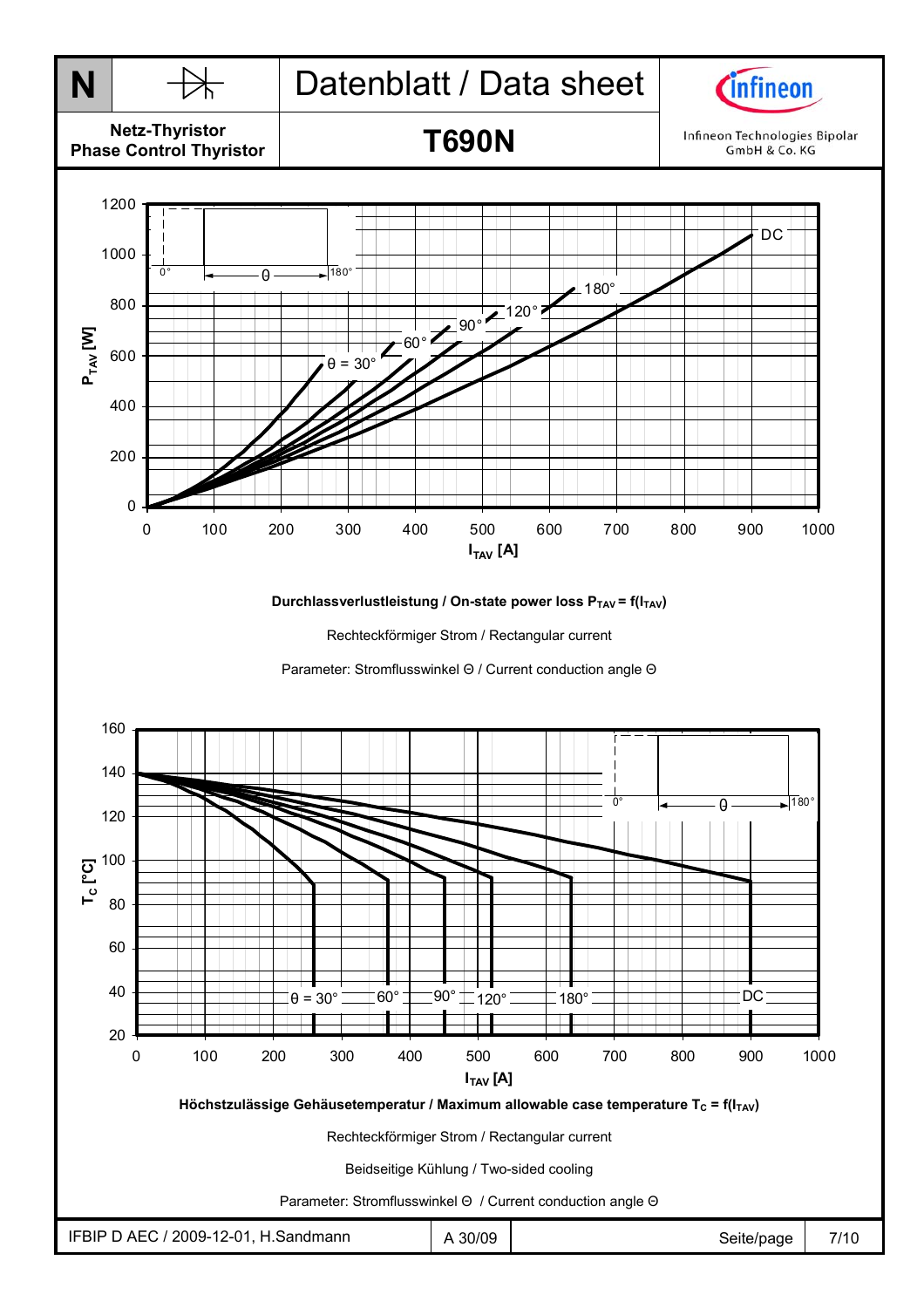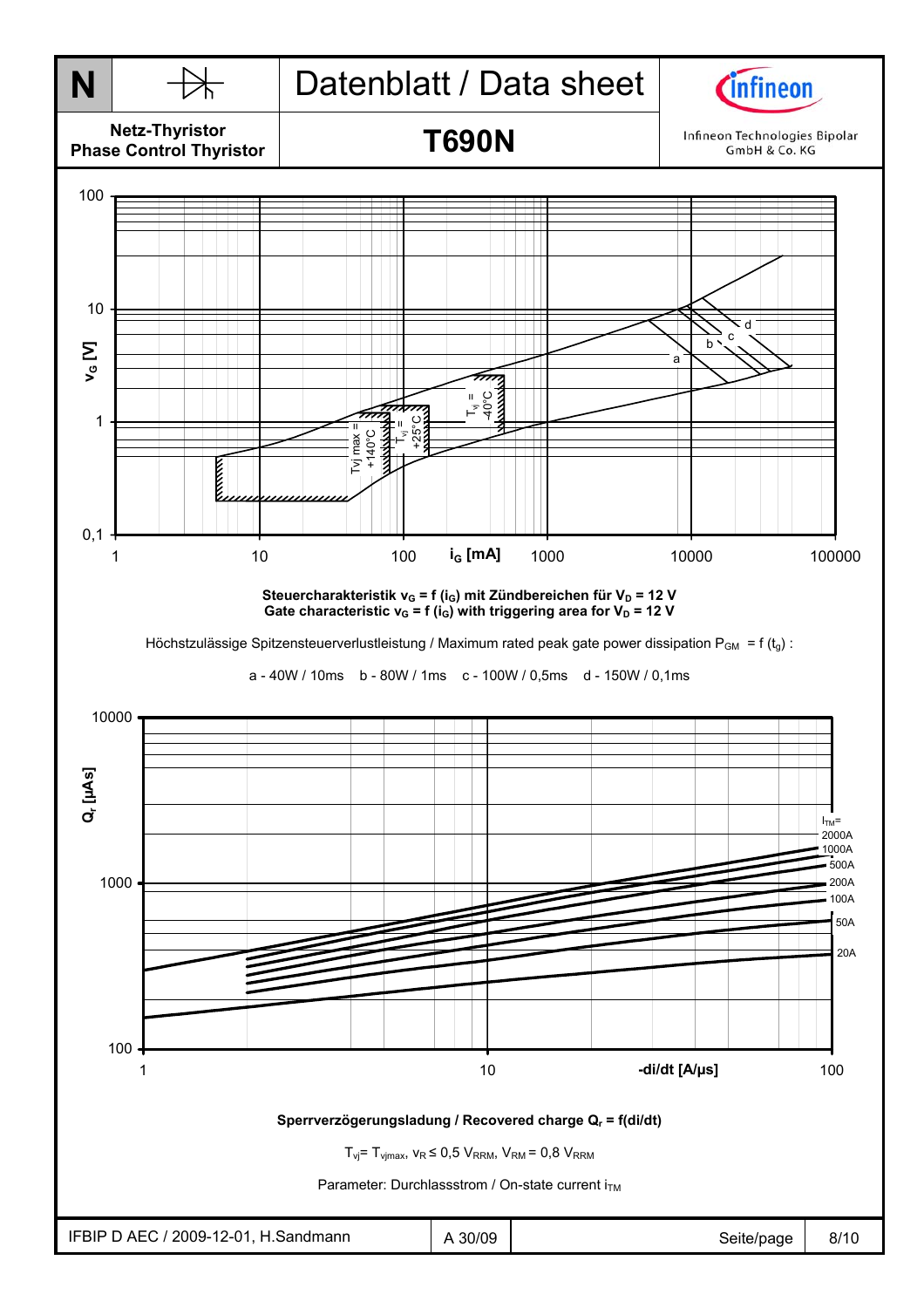